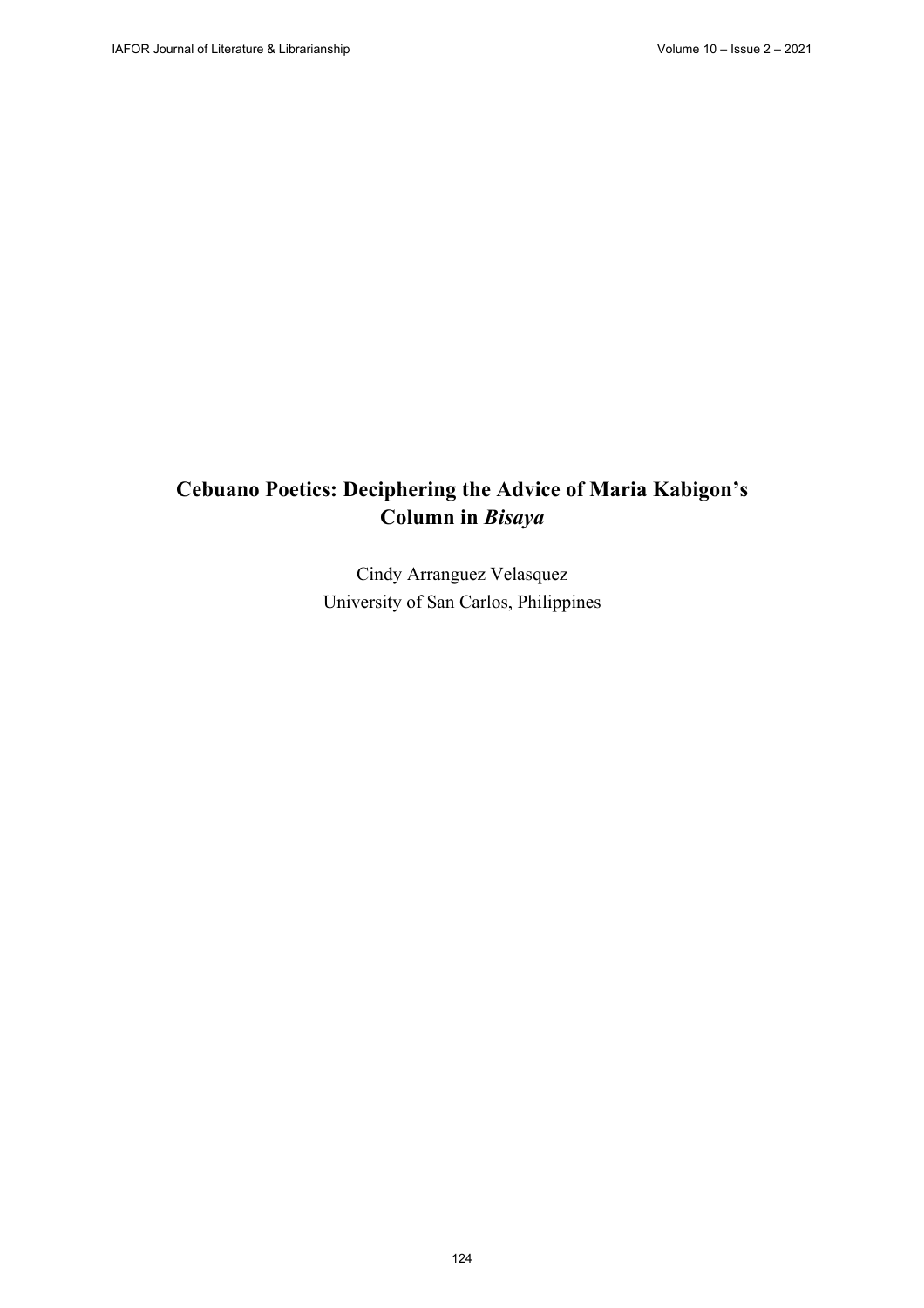### **Abstract**

Maria Alcordo Kabigon's column "Ang Panid ni Manding Karya" in *Bisaya* from the late 1940s to the 1950s is considered as one of the momentous contributions of the Philippines' oldest Cebuano language magazine. Kabigon used the pen name Manding Karya to advise letter senders, and the letter and advice were published after the war in *Bisaya*. On average, she received 20 letters per day for her column, with most letter senders being men. This article aims to expand the scope of Kabigon's creative abilities by demonstrating her metaphorical language in her advice column, providing a variety of approaches to experience her poetic genius, and allowing her to connect more with her readers, particularly those from Visayas and Mindanao. By examining Kabigon's writing style, it can answer how she epitomizes the popularity of her column as she is recognized as a professional adviser as well as a writer in Cebuano literature. The article investigates Kabigon's *pasumbingay* or Cebuano poetics. Also, the advice of Kabigon was examined to convey its integration into Edith Tiempo's restoration context: preserving the individual's integrity, confirming ultimate values, defining significant purpose, and developing a reasonable worldview. This article used a qualitative research method that included descriptive research that conveyed a content analysis. The main source of the study, Kabigon's "Panid ni Manding Karya," can be found at the University of San Carlos, specifically at the Cebuano Studies Center. Kabigon makes use of nature to improve the poetic quality of her advice. When responding to a letter, she employs metaphors and symbolism to provide a brief but profound response. However, due to the limited space in her advice column, her responses are short. Despite the magazine's limited space, her use of figurative language and symbolism suggests her solution to continue providing effective advice. As a result, her writing style promotes critical thinking as well as imagination.

*Keywords*: Cebuano literature, Maria Alcordo Kabigon, *Ang Panid ni Manding Karya*, Edith Tiempo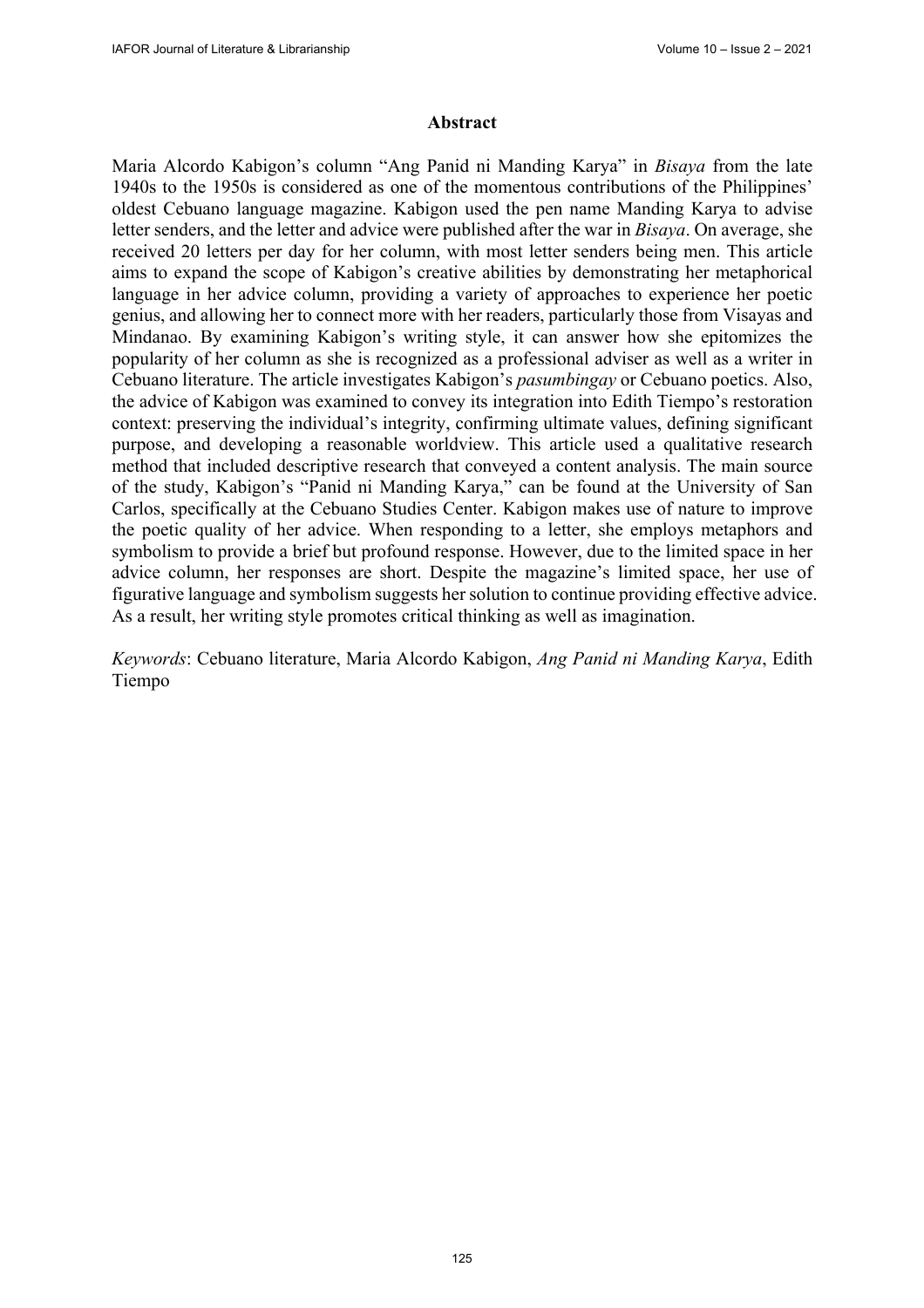Numerous authors in the Philippines have used the Cebuano language in their literary works to portray Filipino culture and identity. In 1988, the Cebuano-based National Artist for Literature, Resil Mojares explained the origin of *balak* or poetry in the Cebuano language in his essay entitled "Cebuano Poetry Until 1940: An Introduction," the literary text serves also as a preface of the first volume of *Cebuano Poetry, Sugboanong Balak*. Mojares introduces Cebuano poetry:

*Balak* is the term that has survived to this day to refer to poetry in general although it is often reserved for the more elevated creations, with *garay* used for more informal, less accomplished 'versifying'…Cebuano poetic forms include gnomic verses, like proverbs (*sanglitanan*, and perhaps the earlier *guyo*) and riddles (*tigmo*), expressed in a single metaphor or couplet; religious chants and invocations (like the *harito*); songs of various types (*awit*); and the popular forms of colloquy of wit (*duplo*) which may involve two persons (as in the *balitaw* or *oyayi*) or many (as in the *kulilisi*) and social rituals (p. 3).

The forging of the Cebuano verses, crucial to the everyday discourse and the imaginative language, takes on a variety of literary forms. In practice, traditional poetry served different functions depending on its intended audience. Also, some poems were performed not only by one person but by a group of people. The nature of the oral Cebuano literature implies the strength of poetry in the formation of a community, particularly during an important occasion.

As time progressed, more Cebuano writers emerged. On the other hand, works by women were slowly making an impact. Erlinda Alburo (2015), the former director of the Cebuano Studies Center and a pioneering member of Women in Literary Arts, Inc. (WILA), admits that in her study of Cebuano literature written by women, she "discovered that within 26 years duration of the most popular prewar Cebuano periodical *Bag-ong Kusog* from 1915-1941, only 41 out of 461 short stories were written by women (that 8.8%), and only 106 out of 2,081 poems (that's .05%)" (p. 117). It took time for women writers to express their voices, especially in poetry. In the first volume of *Cebuano Poetry, Sugbuanong Balak,* which was published in 1988, there is just one female poet among thirty-two male poets (p. 208). Gardeopatra Quijano's "Kon" represents women writing in Cebuano until 1940. The place of poetry for women before was almost non-existent in an abode of men writers. In the continuous years of silence, slowly the voices of women were recognized. In the preface written by Erma Cuizon (2014) for the anthology *Femi.Nest: History and Poems of the Women in Literary Arts*, she states the transformation of Cebuano women writers in the current time through Maria Kabigon: "It wasn't usual that a woman wrote the way Cebuano *Bisaya* advice columnist Maria Kabigon did in the early 1900s, having been also a journalist. She wrote literary pieces, including plays. In sum, her life was so different from the woman's life in her era" (p. 1).

On the other hand, regional literature provides a huge impact on building Filipino identity. The Cebuano-Visayan language is widely spoken and used in Visayas and Mindanao. Moreover, *Bisaya* magazine continues to publish writers from these regions. In "Song and Substance: Women Writing Poetry in Cebuano," Majorie Evasco (2002) articulates that, "the nation itself is still caught up in the process of formation, then its kinds of literature are part of these processes. What would matter then is that the regional members of the nation-state assert the place of imaginative writing from the region" (p. 60). Moreover, Mojares (2009) mentions the significance of art criticism and local writing in the foreword of *Pasumbingay: Antolohiya sa Sugbuanong Balak (Anthology of Cebuano Poetry)*: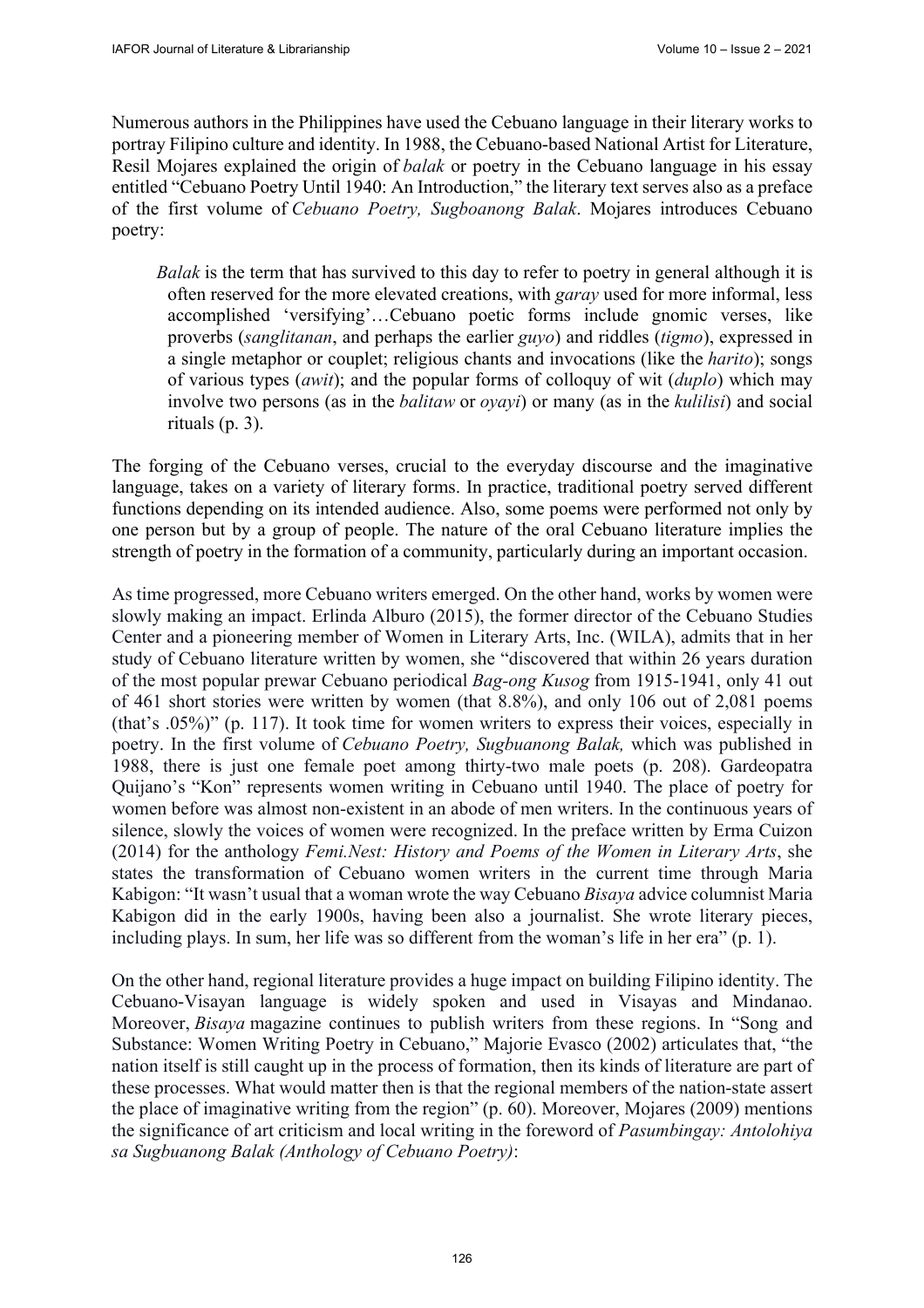The future of Cebuano poetry lies with its poets. The imperative is for Cebuano poetry to make itself heard, first in the community that speaks the language and then the other communities into which it enters by force of reputation or virtue of translation. What this requires is not easy. Conditions of production, publishing, and promotion need to be improved. A culture of criticism must be encouraged (p. ix).

Writing using regional languages is linked with the culture of the rural areas and their traditional practices. These writings revolve around the authenticity of Filipino identity, providing the closest examples of folk wisdom, stories on nature, and even the emergence of women writers. This study explores to analyze the poetic language in the selected advice of Maria Alcordo Kabigon's "Ang Panid ni Manding Karya" in *Bisaya* magazine.

Consequently, Cebuano literature is historically associated with its pastoral writing. The human-nature relationship implies the need to reconnect with the environment as one of the ways to maintain the moral sensitivity of people towards the other creations of God. Moreover, Greg Gerrard (2004) believes that "classical pastoral was disposed of, then, to distort or mystify social and environmental history, whilst at the same time providing a locus, legitimated by tradition, for the feeling of loss and alienation from nature to be produced by the Industrial Revolution" (p. 39). Kabigon's advice is closely related to using metaphors from nature, particularly describing or using concepts from the local areas, her strategy is to allow its readers to read her advice like a traditional Cebuano poem while incorporating the environment.

Furthermore, Mojares (1988) also states another element of Cebuano poetry: "the overcultivation of certain kinds of diction and sentiment" (p. 6). An indication that a poem is meant to teach, but at the same time, it also targets one's emotion. Indeed, it is an eloquently way of a region's consciousness that is still companionable even until now. Moreover, according to Chua (2017), she explains that "the writer's understanding of the local environment or place, including our folk wisdom and beliefs, and the stories we have been told and have known all our lives about our islands" (p. xxxvvii). All these qualities of sentimentality and local knowledge of one's environment are identified in Kabigon's advice column in *Bisaya*. Also, studying Cebuano poetry requires the skill to decipher the ambiguity and suggestiveness of the words. Mojares (1988) states the following observations the need to reclaim the power of Cebuano language and poetry:

Today, however, much of the richness of Cebuano language and poetry has been depleted through disuse (the language is not studied in the universities; it is, if at all, marginally used as medium of instruction; and outlets for Cebuano writing are sorely lacking) or because of the dominating influence of a foreign language that has created imperfectly literate Cebuano inhabiting the inarticulate spaces between the world of Cebuano and that of English. For many Cebuanos today, to read Cebuano poetry is to experience something both intimate and strange. In a sense, this is the experience of poetry itself (p. 6).

The influence of English on Cebuano has resulted in a subtle and hybrid language. Most importantly, given the diversity and complexity of the two languages, it continues to seek ways to achieve harmony. To study Kabigon's writing style is not just to signify women writers and their contribution to the national literature of the Philippines because Kabigon was one of few female Cebuano-Visayan authors who emerged in a period of male-dominant writers. Also, this study attempts to promote Filipino literature and nationalism through local languages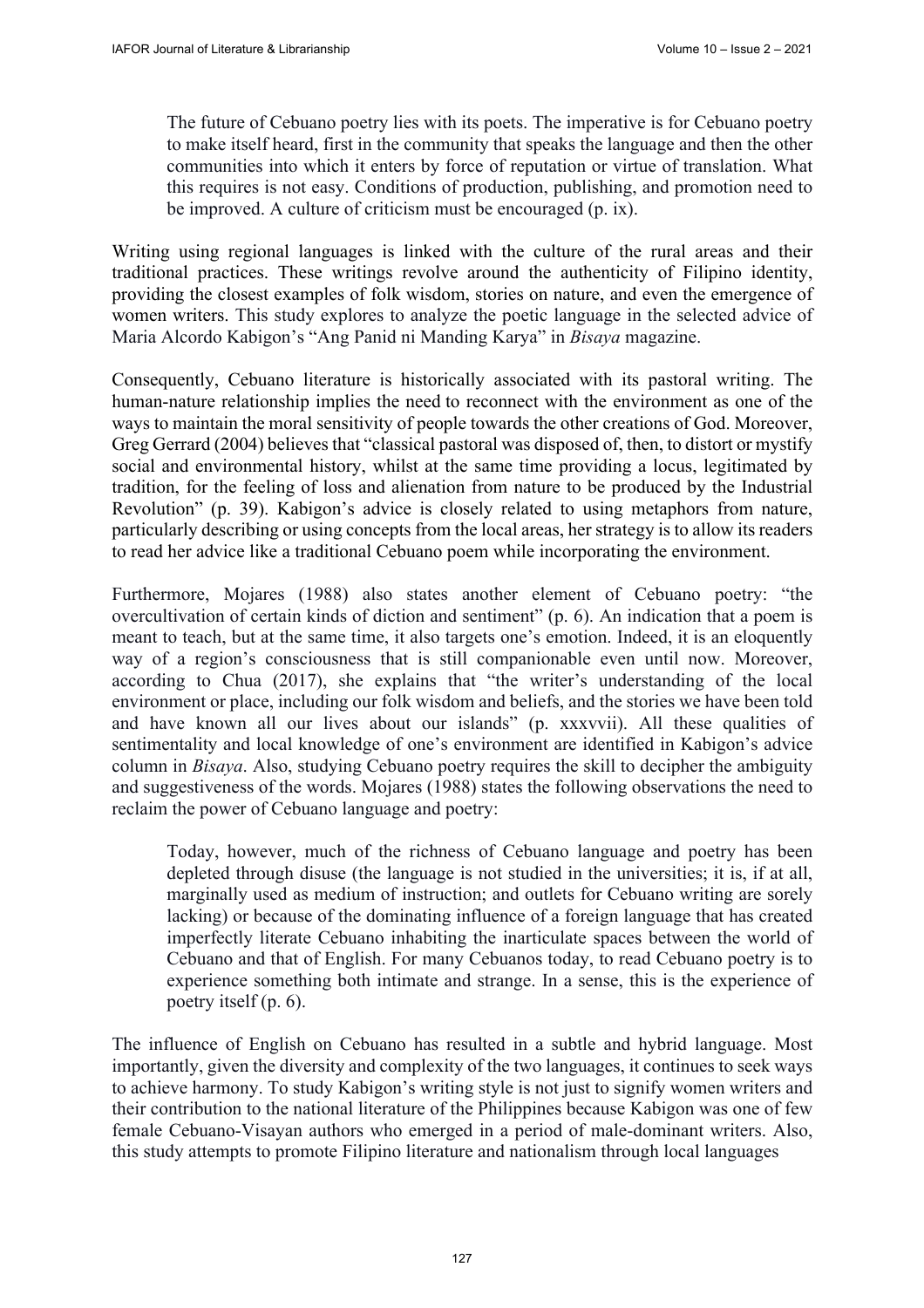## **The Cebuano Poetics**

Figurative language in Cebuano poetry is related to *pasumbingay*, it is defined as "a parable, allegory, fable or apologue, depending on the context. It can even be any literal or rhetoric device (metaphor, metonymy, synecdoche, irony) that consists in the use of words other than their literal sense." (Beltran, Durado, and Kintanar, 2009, p. 1). According to Victor Sugbo (2016), writers radiate the ethnic mother tongues in the Visayas region, "*Pasumbingay* or *paaliday* – these terms aptly describe Visayan poetry in that in the poets' attempt to explain clearly a point, their language becomes lush and figurative as they try, with a tinge of humor, to make a semantic approximation of their truth" (p. 205). Cebuano poetry concretizes a new kind of reality to ponder on, forming a language that dwells and enriches the writer's voice. As Mojares states, "the Cebuano poet today does not come upon a language that is already there, ready to use; he has to recreate it not only out of the rawness of daily speech but summon out of language that which has already fallen away from common consciousness and use" (p. 6). The first responsibility of a Cebuano poet is to inhabit the Cebuano language as he speaks of his veracity, where he navigates the immense challenge to resolve the issues of language and identity in the country.

The problem of language and identity continues to be relevant to the Filipino writer in English and in particular, the Cebuano writer…suffers two levels of marginalization: the dominance of a colonial language, English, and the dominance of a Tagaloginfluenced national language, Filipino (Camacho, 2012, p.6).

Simple text is given new meaning using figurative language or symbolism. Furthermore, symbolism is used in this study to analyze the poetic text. A symbol is defined as "when an incident, object, or person is used both literally (as itself) and figuratively (as something else), it becomes a symbol...to expand the meaning of the text and provide additional possibilities for meaning discovery" (Dobie, 2012, p. 43). Thus, human experiences and cultural practices play a role in symbol analysis. Another definition of symbolism is "the process by which a person, place, object, or event comes to stand for some abstract idea or condition." Symbol, as it is commonly used in literary studies, suggests a link between ordinary sense of reality and moral or spiritual order" (Quinn, 2006, p. 408). To study symbols, you must start with a literal meaning and work your way up to a metaphorical or even spiritual meaning. Furthermore, Sussane Langer, an American philosopher, writer, and educator, asserts that when readers conceive of symbols, they can perceive their interpretations. On the other hand, signs allow us to react to our surroundings, whereas symbols allow us to create imagery and ideas that are not directly related to the real world. The only distinction between a sign and a symbol is that a sign causes us to think or act, whereas a symbol causes us to think about the things being symbolized.

Contemporary Philippine fiction authors and poets, on the other hand, address prevalent themes and issues in their writings. These are as follows: maintaining one's integrity, confirming ultimate ideals, identifying important purpose, and establishing a rational worldview. These concepts that shape Filipino literature are based on Edith Tiempo's "Philippine Literature as an Instrument" (Edith Lopez-Tiempo, 1919-2011, poet, fiction writer, teacher and literary critic). Valuing morality is a prodigious element that humanity needs to reclaim. "Foremost among the concerns of the Philippine writers today is the theme of individual's integrity, his human rights, the sanctity of his beliefs and his personal experience" (Tiempo, 2008, p. 4). As a citizen of a country with a long history of colonialism, numerous literary works have encompassed human integrity which resonates with the country's national literature as well as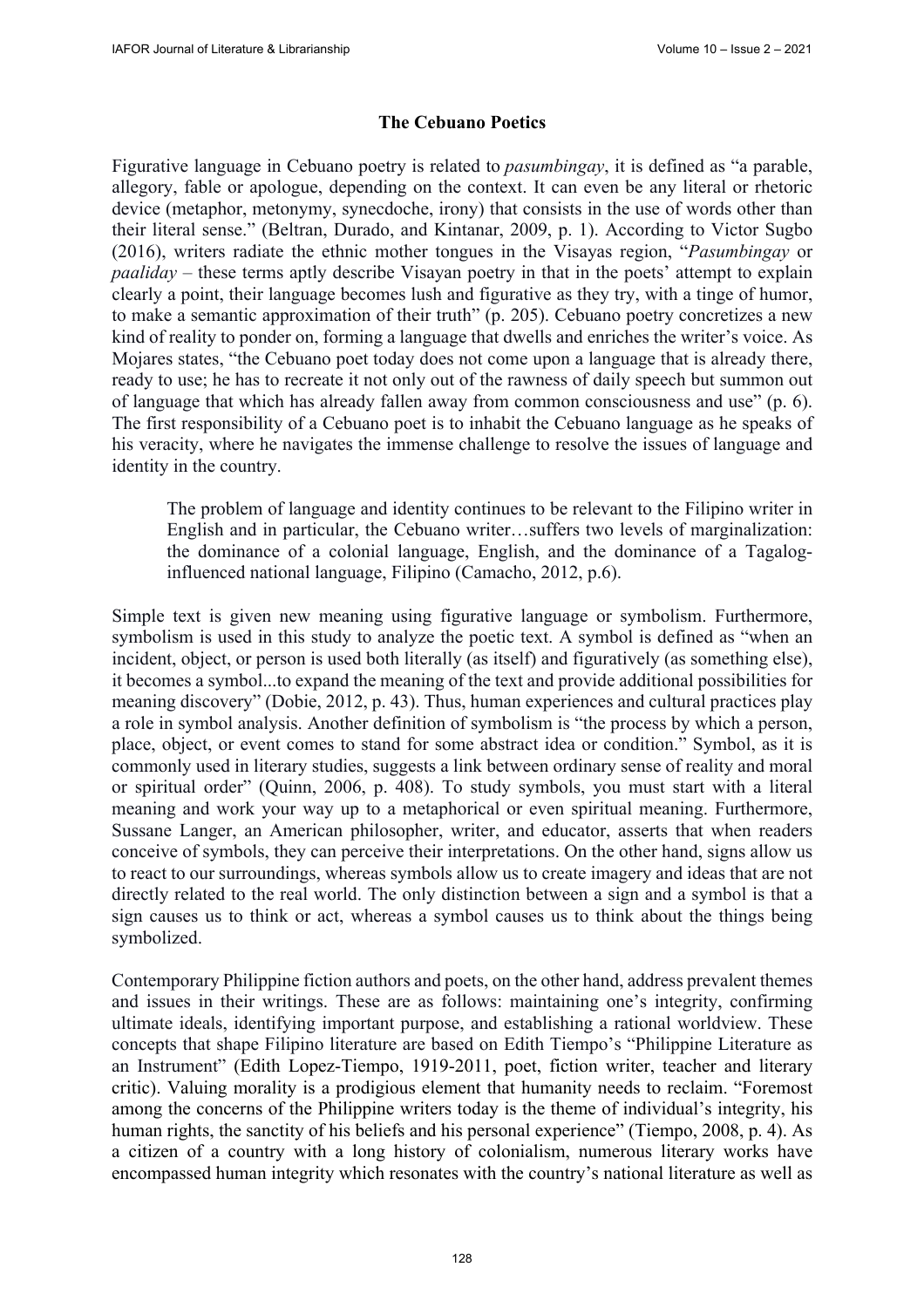its contemporary themes that geographically connect the Filipinos. This reality manifests the integration of identity. The importance of freedom and preserving the individual's integrity is one of the themes in the works of contemporary Filipino writers. Also, Tiempo (2008) emphasizes that "the theme of individual integrity, his human rights, the sanctity of his beliefs, and his personal experience is foremost among the concerns of Philippine writers today" (p. 4).

Literature serves as one of the moral compasses. The soul of the nation can be found in confirming its values and morality. Within a nation where corruption abounds, and values are loosely defined. There is a kind of neglect to prioritize morality in a troubled time. Tiempo discusses the next issue or problem that is commonly found in contemporary Philippine literature, which is restoring one's principles and values (p. 5). Furthermore, Tiempo discusses defining significant purpose, which is another theme that is often used by Filipino authors: "In much of the poetry and fictional works we see the attempt to expose a view of significant human purpose into the midst of complexity and the external confusion ever going into our world" (p. 6).

Finally, Tiempo discusses responsibilities as a global citizen by developing a reasonable worldview that goes beyond narrow nationalistic consciousness. Literature and culture are intertwined. Unlike journalism, literary works attempt to broaden an artistic discussion by presenting an unbiased viewpoint: "Creative writers, unlike journalists, have their way of addressing the problem of creating a just and workable world-view for the individual and the nations" (p. 9).

Literature broadens one's perspectives. Also, it allows more writers to master the craft of living. As a result, it allows people to unlearn things and properly filter the information around them. The formation of these ideas is motivated by the desire to broaden human interactions with the rest of the world.

# **Deciphering the Poetic Contributions of Kabigon in Cebuano Literature**

In her column, Maria Kabigon reflected on local life while revealing her literary consciousness. She does this by choosing the words that are easily applicable to the various situations of her readers. Also, she has included poetic presence that assists the readers in navigating the meaning of her advice. Kabigon, born in Carcar in 1878, had little formal education, as did all women of her time. An aunt taught her reading, writing, and basic Spanish. Her first story, "Ang Gugma sa Inahan," was written under a pseudonym when she was 16 years old. Her initials "MAK" accompanied a body of works carried by numerous Cebuano publications, including plays, poems, stories, and essays, when she began using her real name in 1912. Kabigon helped pave the way for subsequent generations of women writers at a time when men writers dominated the literary and journalistic scene ("Top 100 Cebuano Personalities: Maria Kabigon Everybody's Manding Karya," 2019).

The sea is the soul of the earth. The sea has served as a storyteller of the past, influencing and even shaping future narrations. Cebuanos have a strong relationship with the sea. The sea is, without a doubt, an essential component of Cebuano writers' imagination, memory, and literary consciousness. Here is an example of the sea as a metaphor by Dodong Mercado for the first section:

> *Aniay akong hinigugma nga gipangasawa ko na. Apan napakyas, kay dili ako mautlon sa iyang ginikanan. Ang tagayan sa among*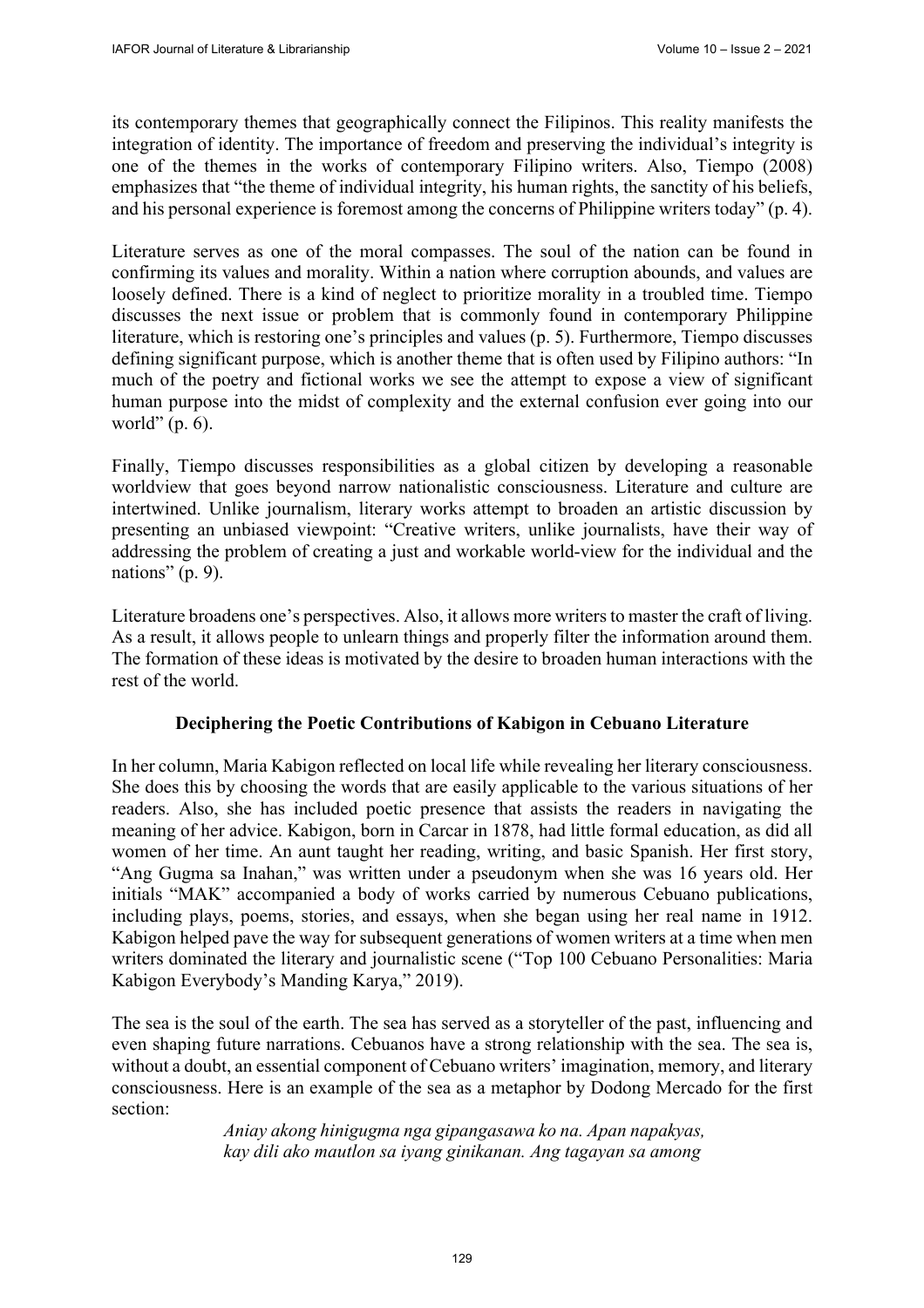*pagbati, sibo gayud. Maayo ba nga manlakaw lang kami?* (Kabigon, 1952, p. 40)

I have a beloved that I already married. But our love failed because her parents dislike me. The cup of our passion fits perfectly. Do you think we shall leave her parents' house?

According to Dodong Mercado, his sentiments are about his new wife's parents. Manding Karya's response:

> *Hulata nga molantong na ang dagat, basin inig hunas, hikinhasan mo ang mga isda nga ginganlag palad. Ayaw dalia ang paglakaw, kay matunok unya kamo* (Kabigon, 1952, p. 40)

> Wait for the tide to come in, perhaps during low tide, you can see the fish which is like fate. Do not rush to leave/Your feet may be injured.

Kabigon compares Dodong's current situation to the sea. Shells, sea urchins, stones, and other sea creatures can be found more easily at low tide. A person can easily take note of one's path in this manner for safety. Kabigon mentions waiting for the seawater to come ashore. In this scenario, Kabigon articulates the importance of allowing his in-laws and himself enough time to get to know each other. This may be a viable option for resolving the conflict. The fish suggests a path to his fate. It implies a decision, a choice, or perhaps his destiny concerning whatever happens in his new family. Kabigon concludes her advice by emphasizing the significance of patience and perfect timing. The tide, too, has its parables and depths as this life comes and goes. Kabigon wants Dodong to take it easy and wait because if he goes, he will be saddled with the enormous responsibility of raising a family, especially in the early stages of marriage.

Another example is from Antonio Casas from Cebu City who is confused about his situation:

*Ako usa ka ulitawo nga may igo nang panuigon sa pagminyo. Dunay pila ka babaye nga daw may gusto kanako, apan wala ko sila hinigugma. Aniay akong gihigugma wala mosugot kanako. Unsaon na niini, Manding?* (Kabigon, 1953, p. 42)

I'm a bachelor of marriageable age. Several women like me, but I don't love any of them. I have someone I love, but she doesn't like me. How are you going to solve this, Manding?

And here is Kabigon's reply to Mr. Casas:

*Mao gayud kining kinabuhi. Usahay makalagot, apan inigkaalinggat ta nga ang panahon maoy naghari kanato, ang atong kalagut, pulihan sa kadasig. Hulata nga molantong ang dagat basin dunay laing nitabo nga kubiton na ang imong pasol* (Kabigon, 1953, p. 42).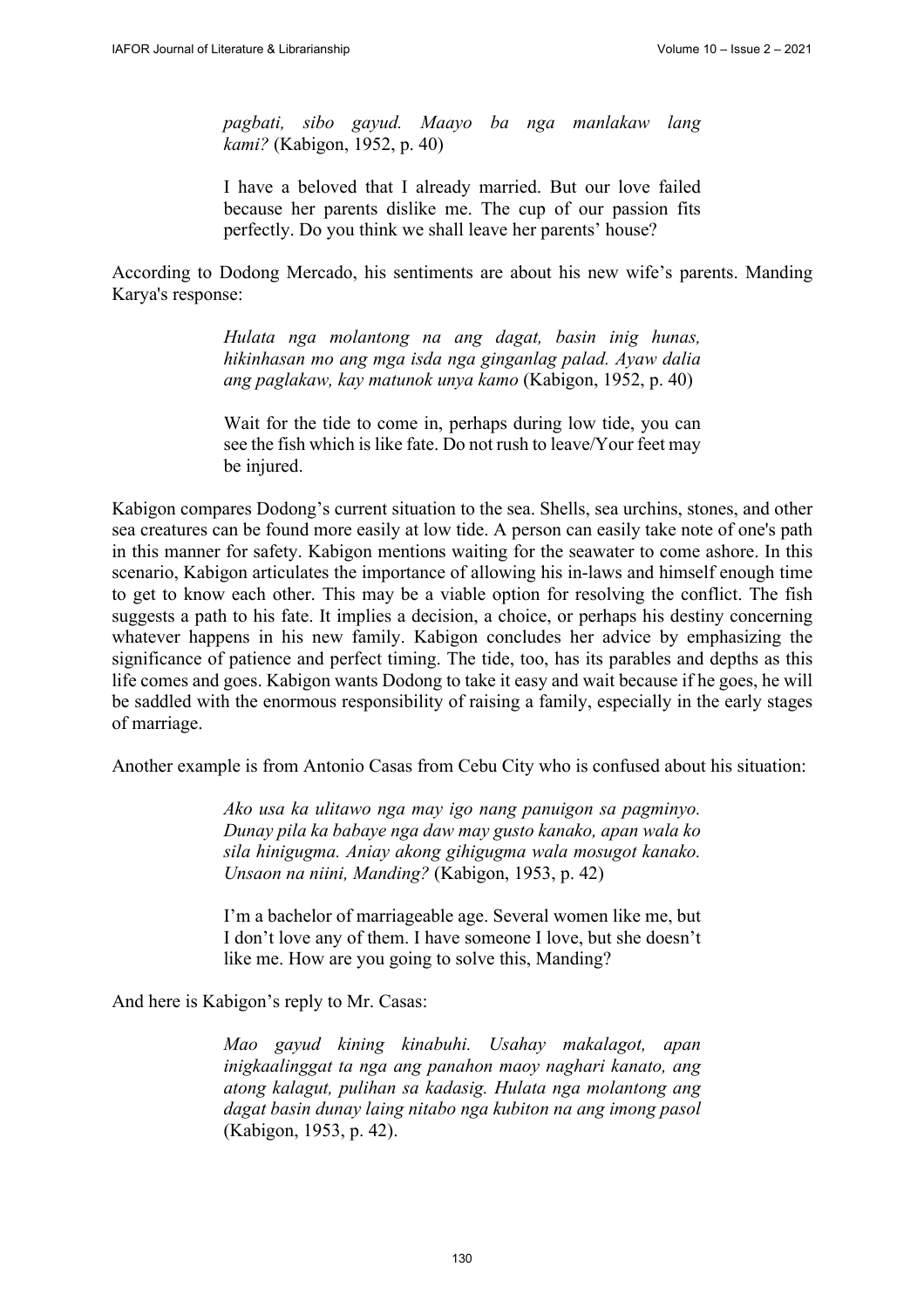This is life. Sometimes, it is irritating, though time truly possesses us, our anxiety is transformed to optimism. Wait for the sea to come down, perhaps there is someone who crosses to take your fishing pole.

Kabigon mentions the meaning of time and the significance of waiting patiently. Perseverance to wait on for the low tide connotes a better chance of finding love. In this case, Kabigon recommends Mr. Casas for the right moment and hopefully, the right person will arrive. With this, the fishing pole implies the "big catch" that can be associated with a new lover.

The second part involves defining values by utilizing nature's cycle and reality. Another letter requesting advice reads as follows from Mandaue City's Marcelino Dabon:

> *26 na ang akong panuigon. May giulitawhan ako, apan naminyo sa usa ka higala ko ra usab. Tungod sa kawala nila magsinabtanay, nagkabunlag nga wala dangtig usa ka tuig ang ilang panag-ipon. Nakahunahuna ako nga akong siyang balikan pagpangulitawo, kay naluoy ako kaniya. Maayo ba kaha Manding, nga akong isubli kaniya pagsugilon ang gugma nga kaniadto iyang gisalikway?* (Kabigon, 1948, p. 42)

> I'm 26. I had courted a woman, but she got married to my friend. And because they did not understand each other, after a year, they broke up. I'm thinking if I can court her again because I feel pity for her. Do you think Manding I should offer the love that she once rejected?

And she responds to him about true love and the proper timing for love:

*Ayaw pagtanduga ang samad aron dili mosidlit ang dugo. Siya samdan karon og kasingkasing tungod sa ilang panagbulag. Labing maayo hinoon nga magpalayo ka kaniya aron dili ka katahap sa iyang bana* (Kabigon, 1948, p. 42).

Do not touch the wound, so it does not transpire blood. She has a grieved heart because of the separation. It is better if you distant yourself to her so her husband will not be angry at you.

The ability to heal oneself physically or psychologically is the most enduring stage of a person's life, but the entire process takes time. The advice expresses a broken heart, Kabigon acknowledges the existence of time. A wound will heal on its own over time. She also mentions distance as an important factor in the healing process. For a person to heal, there must be enough solitude and time to forget. This process aids in the act of letting go of the past's pain. As a result, the act of grieving will be completed and satisfied. For example, consider the following entry from *Bisaya* on January 14, 1948, from Eling of Subang Daku in Mandaue City:

> *Aniay akong gihigugma nga dii masabut. Kay kon akong amoralon, motubag lang nga unya na siya motangdo inigka 40*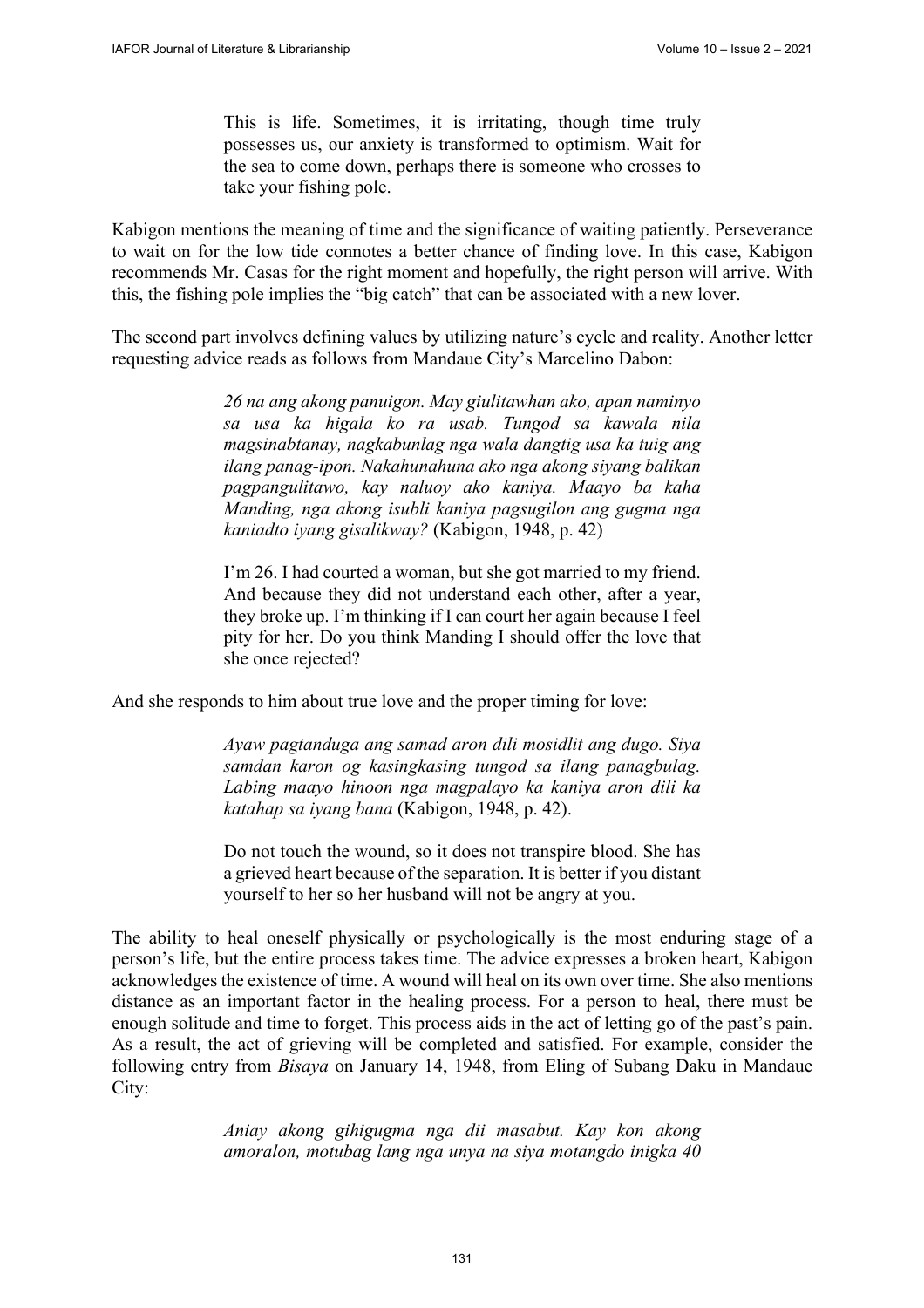*ang iyang panuigon. Karon 20 pa siya. Kadugay 'sab nakong hulat!* (Kabigon, p. 34)

I have a beloved that I don't understand. It is because if I express my love with flowery words, she just replies that she will marry me when she reaches 40. Now, she is 20. I will wait too much!

Here is the reply of Kabigon that uses both *pasumbingay* and *bugal-bugal*:

*Pasagdi siya nga malagas. Ang bunga sa kahoy kon imo lang pasagdan, mobulag man gayud sa iyang pungango busa nganong lugson man nimo pagpupo. Inigkagulang niana tingalig magpanawagna kanimo.* (Kabigon, 1948, p. 34)

Let her wither. If you don't bother the fruit of the tree, it will just fall off from the branch so why will you force it to harvest. When it will ripe perhaps it will allure you.

The presence of the fruit reflects the imagery of a woman's body. Simply because it is a seedbearing of a flowering plant, it is often connected with the ability of a woman to conceive. And like the nature of the fruits, when it ripens over time, it will just eventually fall. This is what Kabigon wants to express, she uses nature to manifest the notion of waiting for the beloved (the woman) as she also includes the cycle of a woman's body. When fruit is very ripe, nobody will notice it. Eventually, it becomes useless.

Moreover, Kabigon's advice highlights *bugal-bugal*, it is an ironic and sarcastic speech intended to insult or demean its subject or the addressee (Alunan, 2004). The presence of *bugalbugal* tradition has been part of the Cebuano verses to capture humor. Nevertheless, Kabigon has the talent to camouflage this through applying metaphors, she has attempted to offend vaguely to let the readers realize how nature can teach people how to live, most especially in understanding oneself and others. Conceding *bugal-bugal* can be a way to have a hint of awareness of reality.

The last characteristic is using animals and plants in confirming an individual's rights, personal experience, and beliefs. To widen the social presence of values, Kabigon uses nature to recognize them. Here is an example, a sentiment from Neno Pelayre of Tagbilaran Bohol:

> *Kining akong trato, kaipon nakog balangay. Upat na ka alibangbang ang na trato niya. Wala ba kaha katak-takig gihayang iyang pagkabulak sa mga kamut niadtong mga alibangbang? Unsay ikasulti mo niini Manding?* (Kabigon, 1948, p. 33)

> My beloved, who is with me in my home. There were already four butterflies that she had with. Were her pollens had been taken away from her flower through the hands of these butterflies? What do you think about this Manding?

Kabigon replies with straight conviction about this situation: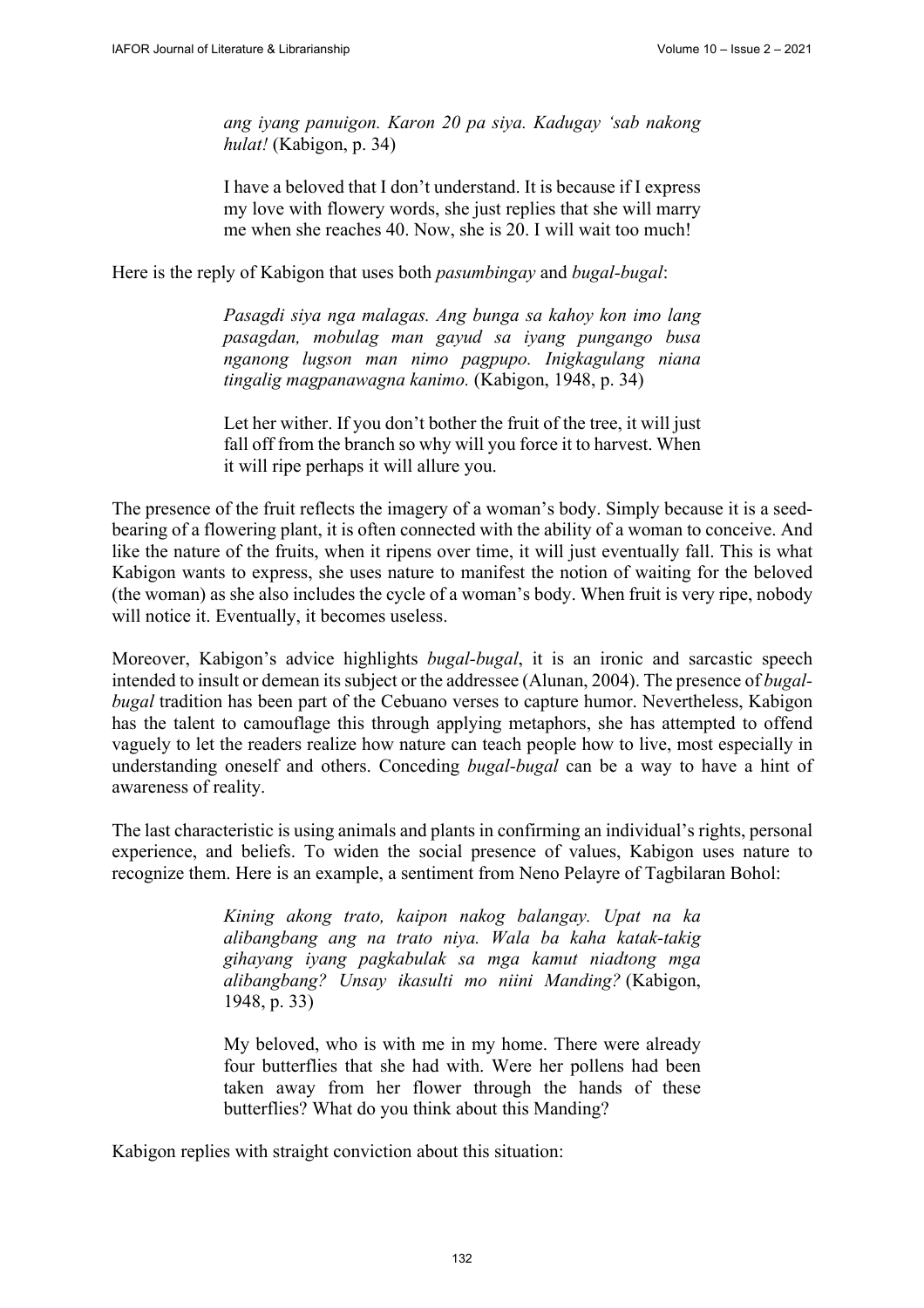*Dili kahukman ang bulak kon naunsa na ang iyang gihay tungod lamang kay daghan nang alibangbang nga misangkop. May hiilhan akong dalaga nga kapito na makatrato. Apan wala ka taktakig gihay ang iyang pagka bulak kay molikay man sa masipad nga alibangbang* (Kabigon, 1948, p. 33).

You can't judge a flower's petal simply because of the butterflies that have conquered her. I know a maiden who had seven boyfriends. Yet none of them had taken the pollens of her flower because she isolates herself to the wicked butterfly.

In this instance, the flower or a petal represents the female's chastity. And the butterflies represent men or even boyfriends. In this case, Kabigon follows the symbols provided by the letter writer (Neno). She responds in the same way, but instead of referring to the entire flower, she utilizes the presence of the petal to demonstrate the woman's chastity. Perhaps the entire flower represents the woman for Kabigon, and that the petal is only a part of it which denotes her purity. Kabigon emphasizes that a woman's identity is not based solely on the image of one petal; rather, the flower's oneness is the entire depiction of a woman. This scenario implies that to appreciate womanhood, one must look at the flower as a whole rather than at its parts.

Another example that confirms morals using animals and plants is from Mersy Ganar of Kibaghot Alubid in Misamis Oriental:

> *Dalaga ako, batanon pa. Daghan nagtrato apan walay usa kanila nga nakaangkon sa tinuod kong gugma. Aniay duroha, ang una gradwado sa high school, ang lain dili. Maorag tinuoray na ako ning nahiuna, apan may kaluoy ako ning ulahi, kay kugihan. Hay, kinsay maayo kanila?* (Kabigon, 1952, p. 32)

> I'm still a maiden. Many men like to have me as their beloved yet none of them have conquered the genuineness of my love. Two men are courting me, the first is a graduate student in high school, and the other is not. I'm true to the first one, however, I feel pity for the second, because he is hardworking. *Hay*, who is better between them?

And this is the answer of Kabigon to this young lady:

*Nganong paghigut kag daghan langgam? Maayo gani kay wala ka hituhiki sa ilang mga sungo. Ay kanimo babaye! Pagpili sa lain, bulagi kanang duroha aron walay masilo kanila* (Kabigon, 1952, p. 32).

Why do you tie so many birds? Thankfully none of them have pierced you with their bill. Ay you woman! Choose among others, let go of those two men so they will not be broken.

Kabigon's advice articulates the significance of the "collect and select" attitude in dating. The woman collects suitors and then dates them all. And when one stands out the most, the woman can finally make her choice. The birds that she gathers symbolize the men. Kabigon even reacts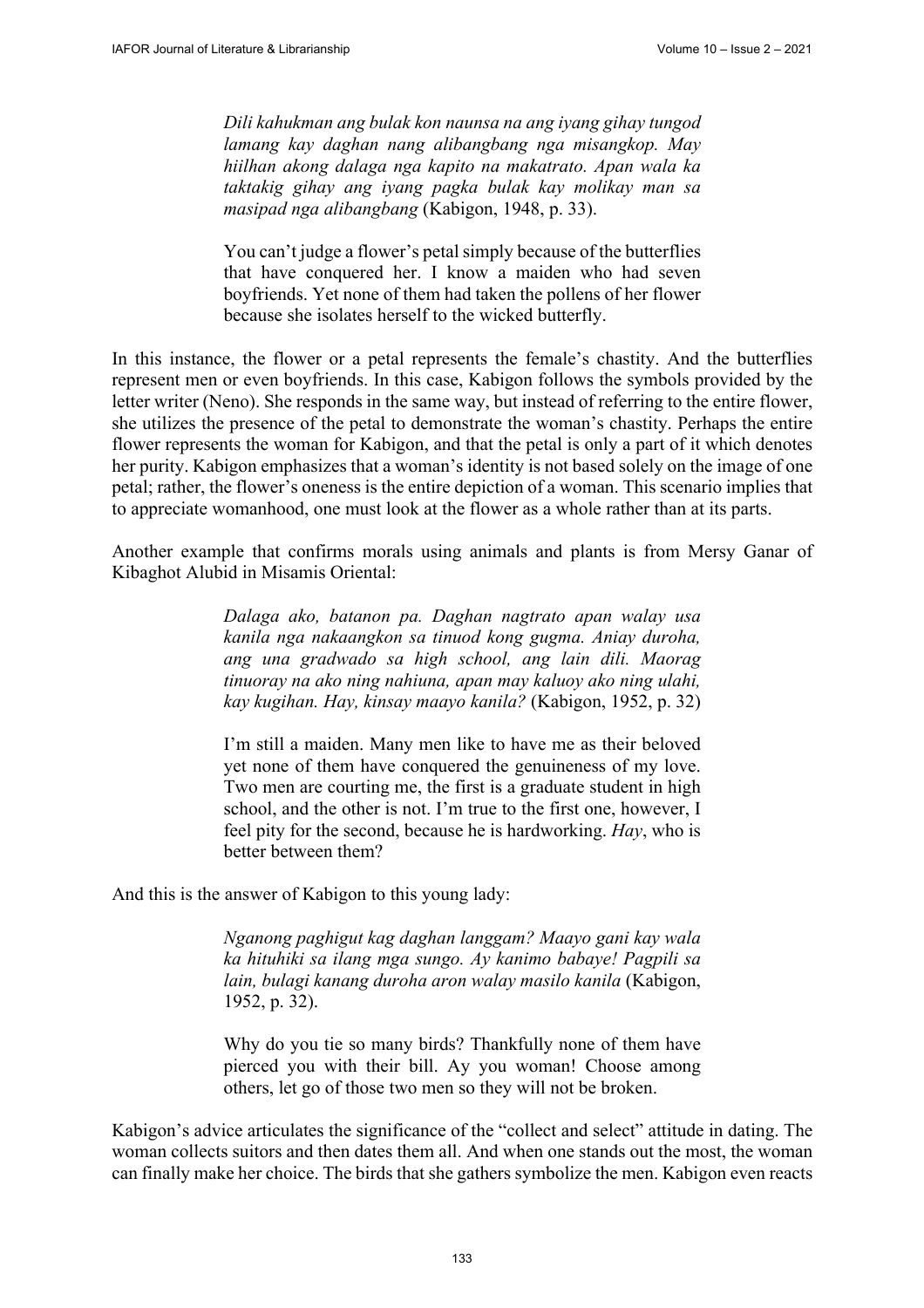in a form of a *bugal-bugal* about Miss Ganar's mindset by saying that she is grateful that none of them have decided to revenge on her. Moreover, Kabigon's reaction: *"Ay kanimo babaye!"* (Ay you woman!) echoes her dominant presence as a mother giving guidance to her child. The command of Kabigon's advice is strongly illustrated particularly in the last part.

Kabigon incorporated nature to expand the literariness of her column. It was also found that Kabigon used the sea as a direct comparison in preserving the integrity and encompassed nature's cycle and reality in defining values. Kabigon illustrated nature through animals and plants in confirming individuals' rights, personal experience, and beliefs. Also, Kabigon's advice tends to sound pastoral and romantic. Lastly, she articulates two significant matters: using nature as *pasumbingay* and describing nature. This observation suggests that the advice of Kabigon is intertwined with the pastoral tradition, continuing the practice of Cebuano poetry.

#### **Conclusion**

Through her distinct literariness and the use of pastoral characteristics, Kabigon has a definite way of responding to her readers. Kabigon's poetic style presents itself as aesthetically and critically different. Aside from her other literary works, her imaginative presence in her column in *Bisaya* elevates her contributions to Cebuano literature. Her advice resonates with the following characteristics: preserving the individual's integrity, confirming ultimate values, defining significant purpose, and developing a reasonable worldview. Also, reading Kabigon's advice is like analyzing a poem. Rather than simply reading her advice, Kabigon appears to present her readers with the task of deciphering the unspoken and subtext. With this, her style allows for opportunities to develop critical thinking and poetic appreciation.

Kabigon has become well-known for her column, which offers practical solutions to life's challenges and complexities. She demonstrated a woman's great voice among men writing during her time, solidifying the hallmark of her advocacy, which is to use her literary gifts to make more people aware of the truth of life and learn a different worldview by providing another perspective. When responding to a letter, she employs metaphors and symbolism to provide a brief but profound response. However, due to the limited space in her advice column, her responses are short. The use of figurative language and symbolism suggests her solution to still provide effective advice despite the magazine's limited space. As a result, her writing style encourages both critical thinking and creative appreciation of the Cebuano language. With this, the readers can have various ways of deciphering Kabigon's advice. Furthermore, most of the letter-senders were young adults seeking advice, particularly on love and life, implying that the advice column signifies how the senders can empower themselves through Kabigon's wisdom. Also, the use of local color demonstrates the richness of Cebuano poetry or Cebuano literature in general, both of which continue to contribute to the Philippines' current national literature.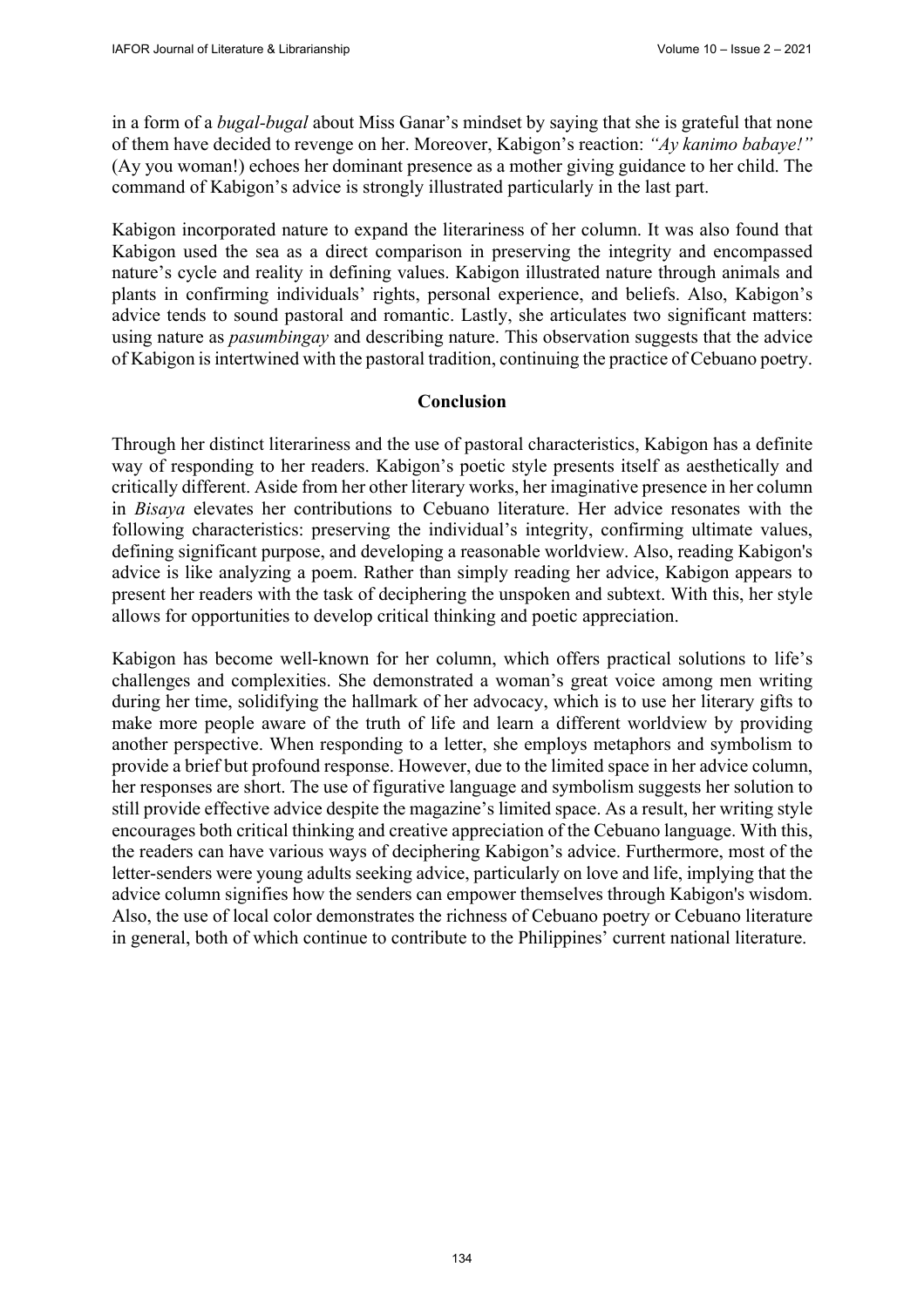## **References**

- Alburo, E. (2015). The Cebuana as a Writer. In E. Alburo, *Bisayangdako: Writing Cebuano culture and arts*. Cebu City: University of San Carlos Press.
- Alunan, M. (2004). Tagay-Tagay poetics and gender in Cebuano verse. *Silliman Journal*, *45*, 102–151.
- Dobie, A. (2012). *Theory into practice: An introduction to literary criticism*. USA: Wadsworth Cengage Learning.
- Beltran, M. V., Durado, A., & Kintanar, A. (2009). *Pasumbingay: Antolohiya sa mga Sugbuanong Balak: Anthology of Cebuano Poetry*. Manila: National Commission for Culture and the Arts.
- Camacho, J. (2012). Encountering Balak re-membering and re-shaping Cebuana poetry through the politics of rranslation. *Unitas*. *85*, 1–94. <https://doi.org/10.31944/85022012>
- Cuizon, E. (2014). Preface. In H. E. Palapar and H. Yu (Eds.), *Femi.Nest: History and the poems of the women in literary arts.* Manila: National Commission for Culture and the Arts.
- Chua, R. G. (2017). Living limestones and the move to refuse resilience," Foreword. In R. G. Chua (Ed.). *Sustaining the Archipelago: An Anthology of Philippine Ecopoetry*. Manila: University of Santo Tomas Publishing House.
- Evasco, M. (2002). Song and substance: Women writing poetry in Cebuano. *Kritika Kultura*, *1*, 59–72.
- Garrard, G. (2004). *Ecocriticism*. New York: Routledge.
- Kabigon, M. "Panid ni Manding Karya" *Bisaya*, 14 January 1948, 34.
- Kabigon, M. "Panid ni Manding Karya" *Bisaya*, 14 March 1948, 33.
- Kabigon, M. "Panid ni Manding Karya" *Bisaya*, 22 July 1948, 42.
- Kabigon, M. "Panid ni Manding Karya" *Bisaya*, 11 August 1952, 40.
- Kabigon, M. "Panid ni Manding Karya" *Bisaya*, 20 September 1952, 32.
- Kabigon, M. "Panid ni Manding Karya" *Bisaya*, 24 November 1953, 42.
- Langer, S. (1996). *Philosophy in a new key: A study of in the symbolism of reason, rite, and art.* United States of America: Harvard University Press.
- Mojares, R. (1988). Cebuano poetry until 1940: An Introduction. Foreword. In E. Alburo et al., (Eds.), *Cebuano poetry: Sugbuanong Balak until 1940*. Cebu City: Cebuano Studies Center University of San Carlos and Toyota Foundation.
- Mojares, R. (1988). 1940-1988: Looking backward. Foreword. In E. Alburo et al., (Eds.), *Cebuano poetry: Sugbuanong Balak 1940-1988*. Cebu City: Cebuano Studies Center University of San Carlos and Toyota Foundation.
- Mojares, R. (2009). Foreword. In A. Durado et al., (Eds.), *Pasumbingay: Antolohiya sa mga Sugbuanong Balak: Anthology of Cebuano poetry*. Manila: National Commission for Culture and the Arts.